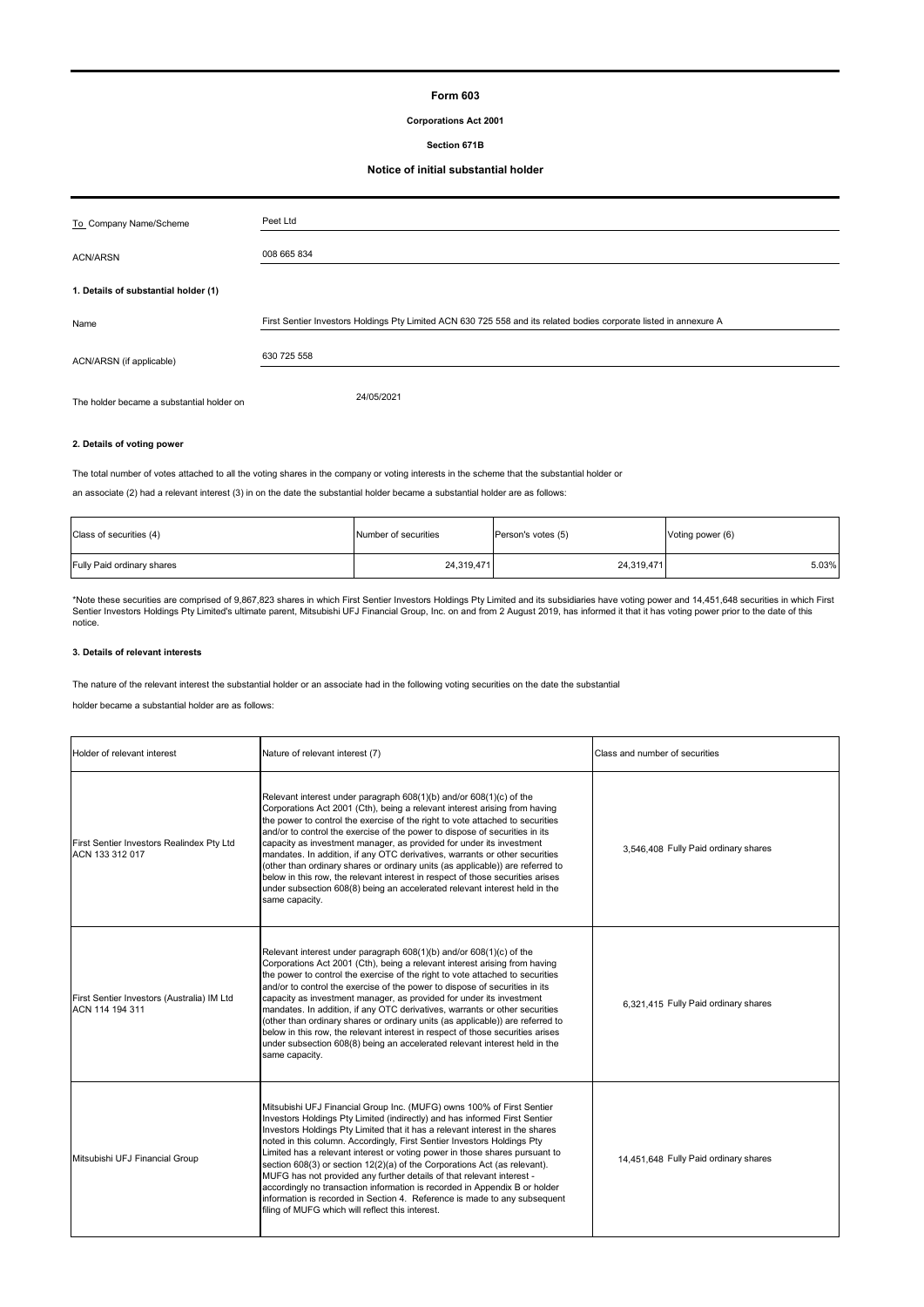## **4. Details of present registered holders**

The persons registered as holders of the securities referred to in paragraph 3 above are as follows:

| Holder of relevant<br>interest                             | Registered holder of<br>securities                  | Person entitled to be<br>registered as holder (8) | Class and number of securities           |
|------------------------------------------------------------|-----------------------------------------------------|---------------------------------------------------|------------------------------------------|
| First Sentier Investors Realindex Pty Ltd ACN 133 312 017  | Citibank N A Hong Kong                              |                                                   | 2,861,738 Fully Paid ordinary<br>shares  |
| First Sentier Investors Realindex Pty Ltd ACN 133 312 017  | <b>National Custodian Services</b>                  |                                                   | 684,670 Fully Paid ordinary<br>shares    |
| First Sentier Investors (Australia) IM Ltd ACN 114 194 311 | <b>Citicorp Nominees Pty Limited</b><br>(Australia) |                                                   | 6,321,415 Fully Paid ordinary<br>shares  |
| Mitsubishi UFJ Financial Group                             | Mitsubishi UFJ Financial Group                      |                                                   | 14,451,648 Fully Paid ordinary<br>shares |

#### **5. Consideration**

The consideration paid for each relevant interest referred to in paragraph 3 above, and acquired in the four months prior to the day that the substantial holder became a substantial holder is as follows:

| Holder of relevant<br>interest | Date of acquisition | Consideration (9) |          | Class and number of securities |
|--------------------------------|---------------------|-------------------|----------|--------------------------------|
|                                |                     | Cash              | Non-cash |                                |
| See annexure B to this notice  |                     |                   |          |                                |

#### **6. Associates**

The reasons the persons named in paragraph 3 above are associates of the substantial holder are as follows:

| Name and ACN/ARSN (if applicable)          | Nature of association                                                                                                        |
|--------------------------------------------|------------------------------------------------------------------------------------------------------------------------------|
| First Sentier Investors Realindex Pty Ltd  | A wholly-owned subsidiary, and therefore related body corporate, of First Sentier Investors                                  |
| ACN 133 312 017                            | <b>Holdings Pty Limited</b>                                                                                                  |
| First Sentier Investors (Australia) IM Ltd | A wholly-owned subsidiary, and therefore related body corporate, of First Sentier Investors                                  |
| ACN 114 194 311                            | <b>Holdings Pty Limited</b>                                                                                                  |
| Mitsubishi UFJ Financial Group             | Each company referred to is an associate of Mitsubishi UFJ Financial Group, Inc. under section<br>12 of the Corporations Act |

#### **7. Addresses**

The addresses of persons named in this form are as follows:

| Name                                                       | Address                                                                                                    |
|------------------------------------------------------------|------------------------------------------------------------------------------------------------------------|
| First Sentier Investors Realindex Pty Ltd ACN 133 312 017  | Level 5, Tower Three International Towers Sydney, 300 Barangaroo Avenue, Barangaroo NSW<br>2000. Australia |
| First Sentier Investors (Australia) IM Ltd ACN 114 194 311 | Level 5, Tower Three International Towers Sydney, 300 Barangaroo Avenue, Barangaroo NSW<br>2000. Australia |
| Mitsubishi UFJ Financial Group                             | 2-7-1, Marunouchi, Chiyoda-ku, Tokyo 100-8330, Japan                                                       |

## **Signature**

print name capacity Rachel Lim

Company Secretary

sign here *fullell* m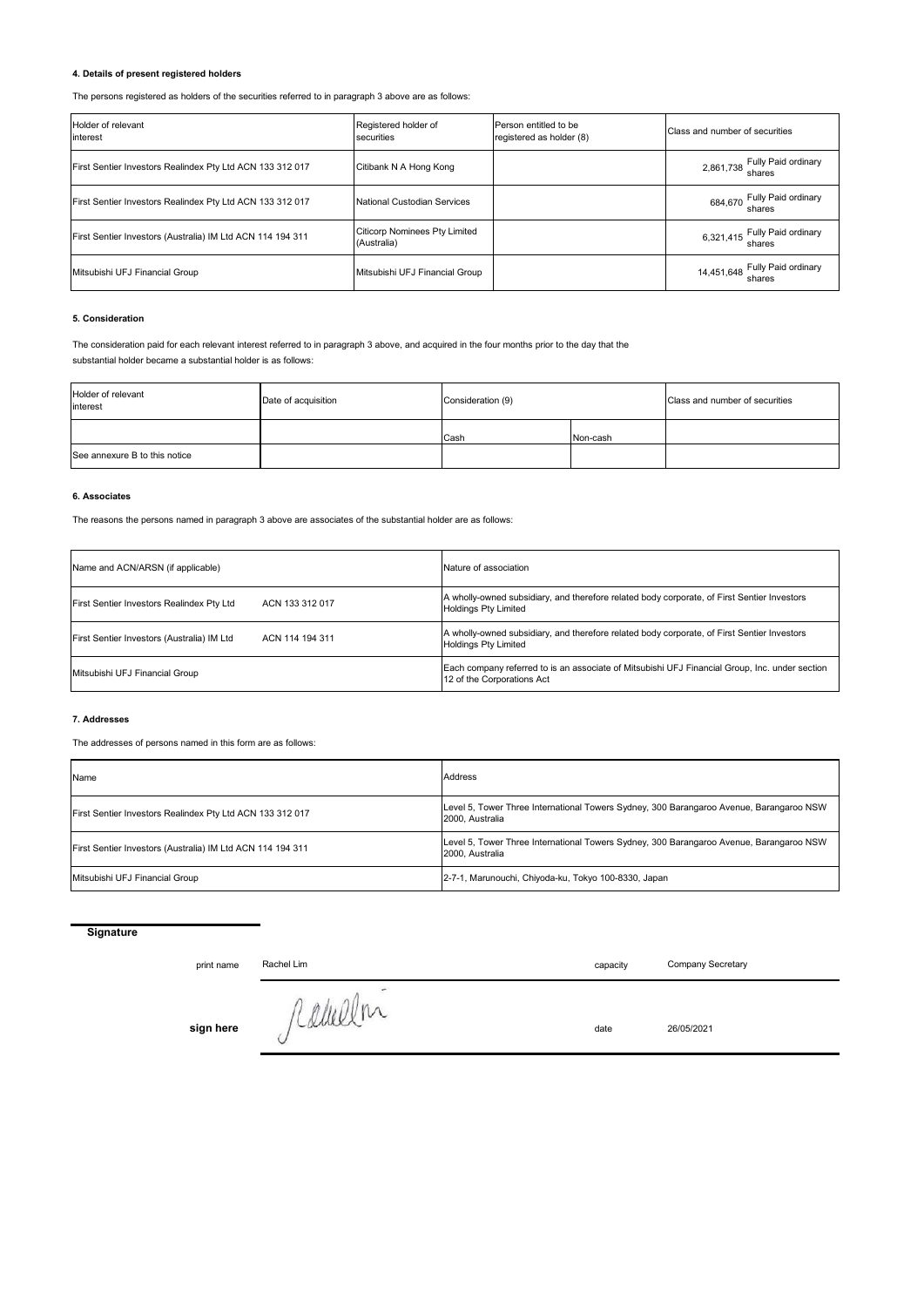### **Annexure A**

This is Annexure A referred to in Form 603, Notice of initial substantial holder dated 24/05/2021

Rabellin

Rachel Lim

Company Secretary

Dated the 26/05/2021

#### **SCHEDULE**

Mitsubishi UFJ Financial Group, Inc (Registration No. 0100-01-073486) First Sentier Investors (Singapore) (COMPANY NO. 196900420D) First Sentier Investors Strategic Investments Pty Limited (ACN 625 765 399) First Sentier Investors International IM Limited (Company No. SC079063) First Sentier Investors Asia Holdings Limited (ACN 054 571 701) SI Holdings Limited (Company No. SC109439) First Sentier Investors (Hong Kong) Limited (CR No. 0206616) First Sentier Investors (Australia) Services Pty Limited (ACN 624 305 595) First Sentier Investors (Ireland) Limited (Company No. 629188) First Sentier Investors (Luxembourg) EDIF I Feeders MC S.A.R.L (Company No. B134314) First Sentier Investors Realindex Pty Ltd (ACN 133 312 017) FSIB LTD (Registration No. 26193) First Sentier Investors Europe Holdings Limited (Company No. 03904310) First Sentier Investors (US) LLC (File Number 546 9442) Mitsubishi UFJ Trust and Banking Corporation (Registration No. 0100-01-008770) First Sentier Investors (Hong Kong) Nominees Limited (CR NO. 0206615) First Sentier Investors (Hong Kong) AMC Limited (CR NO. 0580652) First Sentier Investors (Japan) Limited (Company No. 0104-01-093090) First Sentier Investors (Luxembourg) EDIF I MC S.A.R.L (Company No. B128117) First Sentier Investors (UK) Services Limited (Company No. 03904320) First Sentier Investors (Australia) Infrastructure Managers Pty Ltd (ACN 101 384 294) CFSIM (Company No. 00153197) First Sentier Investors (Australia) IM Ltd (ACN 114 194 311) First Sentier Investors (UK) IM Limited (Company No. SC047708) First Sentier Investors (Luxembourg) EDIF II GP S.Á.R.L (Company No. B204413) First Sentier Investors (Malta) Limited (Company Code C41267) First Sentier Investors (Singapore) Holdings Limited (Registration No. 199901706Z) First Sentier Infrastructure Managers (International) Limited (Company No. 298444) First Sentier Investors (Australia) RE Ltd (ACN 006 464 428) First Sentier Investors (Australia) Infrastructure Holdings Ltd (ACN 085 313 926) First Sentier Investors (UK) Funds Limited (Company No. 02294743) First Sentier Investors (Malta) Holdings Limited (Company Code C41260)